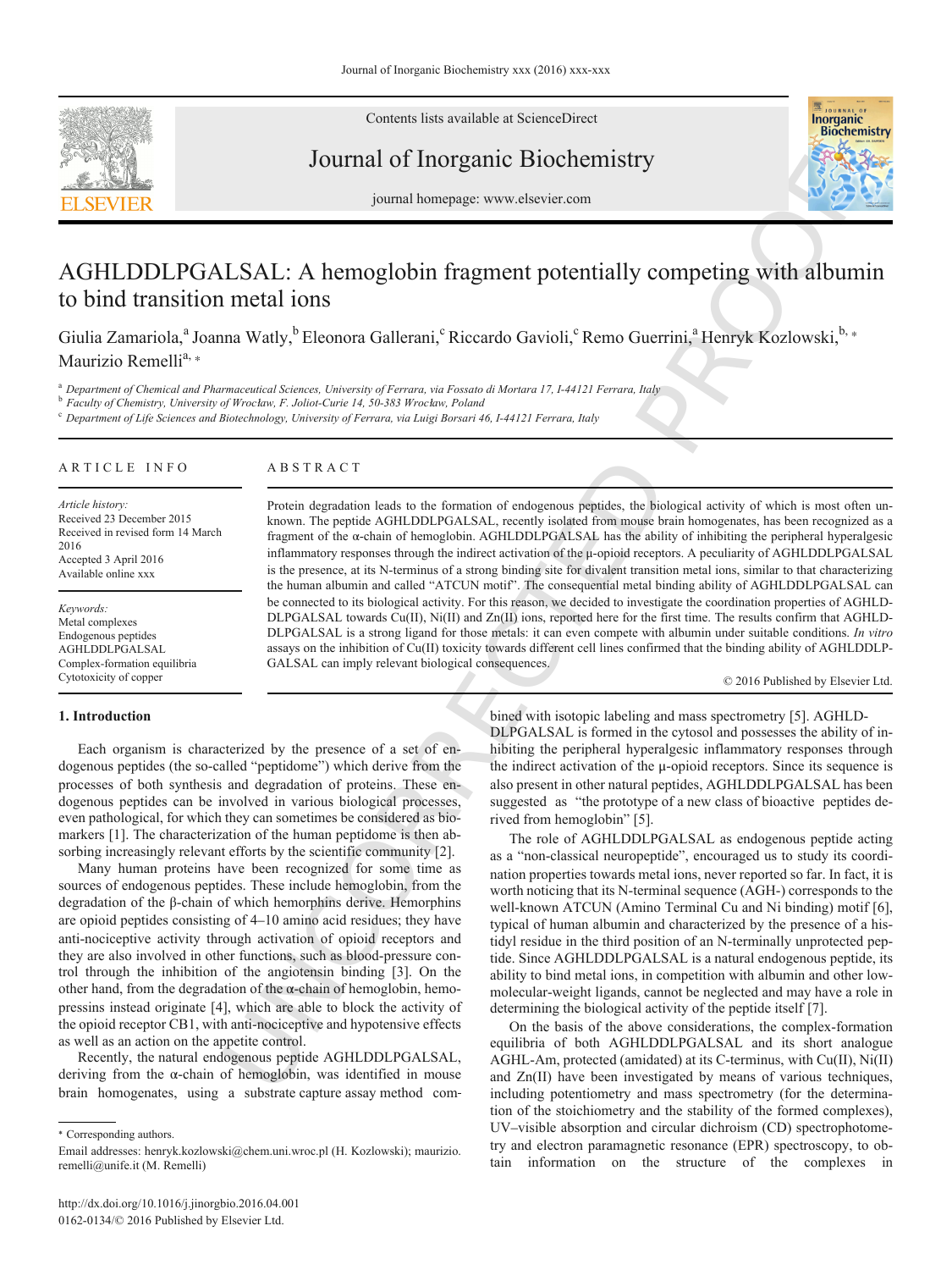solution. In addition, the results of some *in vitro* tests, performed to check the potential protection ability of AGHLDDLPGALSAL against the cell toxicity of Cu(II), are reported.

#### **2. Experimental**

#### *2.1. Peptide synthesis*

denote the HUN and CHII AP were systemation to the proposition in FIF (10 to the system of the HUN and the system of the HUN and the System of the System of the HUN and the System of the System of the System of the System AGHLDDLPGALSAL and AGHL-Am were synthesized according to published methods [8], using Fmoc/*t*-butyl chemistry with a Syro XP multiple peptide synthesizer (MultiSynTech GmbH, Witten Germany). Fmoc-Leu-4-Benzyloxybenzyl alcohol resin (Fmoc-Leu-Wang resin) (0.62 mmol/g, 0.2 g) and 4-(2′,4′-dimethoxyphenyl-Fmoc-aminomethyl)-phenoxyacetamido-norleucyl-methylbenzhydrylamine-resin (Rink amide MBHA resin 0.71 mmol/g, 0.2 g) were employed as starting material. Fmoc protecting group was removed by treatment with 20% piperidine/DMF. Fmoc-amino acids (4-fold excess) were sequentially coupled to the growing peptide chain by using DIPCDI/HOBt (*N*,*N*′-Diisopropylcarbodiimide/1-Hydroxybenzotriazole) (4-fold excess) as activating mixture for 1 h at room temperature. Cycles of deprotection of Fmoc and coupling with the subsequent amino acids were repeated until the desired peptide-bound resin was completed. Peptides were cleaved from the resin using reagent B [9] (trifluoroacetic acid/H20/phenol/triisopropylsilane 88:5:5:2; v/v; 10 mL/0.2 g of resin) for 1.5 h at room temperature. After filtration of the exhausted resin, the solvent was concentrated *in vacuo*, and the residue was triturated with ether, collected by centrifugation and washed three times with cold ether to remove any residual scavengers. Crude peptides were purified by preparative reversed-phase HPLC using a Water Delta Prep 3000 system equipped with a Jupiter column  $C_{18}$  (250 × 30 mm, 300 A, 15 µm spherical particle size). The column was perfused at a flow rate of 20 mL/min with a mobile phase containing solvent A (water in 0.1% TFA) and a linear gradient from 0 to 50% of solvent B (60%, v/v, acetonitrile in 0.1% TFA) over 30 min for the elution of peptides. Analytical HPLC analyses were performed on a Beckman 116 liquid chromatograph equipped with a Beckman 166 diode array detector. Analytical purity of the peptides were determined using a Luna C<sub>18</sub> column (4.6  $\times$  100 mm, 3 µm particle size, Phenomenex) with the above solvent system (solvents A and B) programmed at a flow rate of 0.5 mL/min and a linear gradient from 0% to 30% B over 25 min. Both the peptides showed a purity > 95% when monitored at 220 nm. Molecular weight of the final purified peptides was checked with an ESI Waters-Micromass ZMD-2000 instrument.

#### *2.2. Potentiometric measurements*

Stability constants for proton and metal complexes were measured by means of potentiometric titration curves registered over the pH range 3–11, using a total volume of about 1.5 mL (exactly determined by weighting the solution and correcting for the water density at the room temperature). The pH-metric titrations were performed with a Molspin pH meter equipped with a MettlerToledo InLab semi-combined electrode, calibrated in hydrogen ion concentration using HCl [10]. Alkali was added with a 0.250 mL micrometer syringe, previously calibrated by both weight titration and the titration of standard materials. Constant-speed magnetic-stirring was applied throughout. The room temperature was kept at  $298.2 \pm 0.2$  K. High purity grade argon was gently blown over the test solution, in order to maintain an inert atmosphere, after bubbling in a solution of identical temperature and ionic strength of the sample. The ligand concentration was about  $0.6 \cdot 10^{-3}$  M and the metal-to-ligand ratio was 0.9:1. CuCl<sub>2</sub>, NiCl<sub>2</sub> and ZnCl<sub>2</sub> were highly pure products (Sigma-Aldrich); the concentration of their stock solutions was determined by ICP-MS. The carbonate-free stock solution of NaOH 0.1 M was purchased from Sigma-Aldrich and then potentiometrically standardized with potassium hydrogen phthalate as primary standard. The HCl stock solution was prepared by diluting concentrated HCl (Sigma-Aldrich) and then standardized with NaOH. All sample solutions were prepared with freshly doubly distilled water. The ionic strength was adjusted to 0.1 M by adding KCl (Sigma-Aldrich). Grade A glassware was employed throughout.

The standard potential and the slope of the electrode couple were computed by means of the GLEE [11] or SUPERQUAD [12] programs. The purities and the exact concentrations of the ligand solutions were determined either by the Gran method [13] or by using the SUPERQUAD program. The HYPERQUAD program [14] was employed for the calculation of the overall  $(\beta)$  stability constant, referred to the following equilibrium:

$$
pM + qL + rH \rightleftarrows M_{n}L_{n}H_{r}
$$

(charges omitted; p might also be 0 and r can be negative). The associated standard deviations (referring to random errors only), are reported in parentheses in the tables as uncertainties on the last significant figure.

The stability constants of complexes with different stoichiometry and protonation degree cannot be directly compared. The most popular parameters used to evaluate (and compare) the global binding ability of a ligands towards a metal ion, under given experimental conditions (i.e. at physiological pH) are the dissociation constant  $(K_d)$  [15] and the pM value [16]. The former refers to a hypothetical overall equilibrium:

where the protonation degree of the ligand (and the complex) is not explicitly considered. The second parameter is the negative logarithm of the concentration of the free metal ion (pM), in the presence of the ligand, under normalized experimental conditions, i.e.  $[L]_{total} = 10^{-5}$  M and  $[M]_{total} = 10^{-6}$  M, at pH 7.4. In addition, the comparison can be extended to the whole explored pH range by computing and plotting the "competition diagrams". These graphs are calculated by simulating a solution containing both the considered metals and the ligands and assuming that mixed complexes are not formed. These competition diagrams have the purpose to compare qualitatively the ligand-tometal affinity on the entire pH range, regardless of the stoichiometry and the structure of the formed species. The speciation and competition diagrams as well as the  $K_d$  values, were computed with the HYSS program [17]. The equilibrium constants for the hydrolysis of metal cations were taken from the literature [18,19].

#### *2.3. Spectroscopic measurements*

The absorption spectra were recorded with a Varian Cary 300 Bio spectrophotometer, in the range 200–800 nm, using a quartz cuvette with an optical path of 1 cm. Circular dichroism (CD) spectra were recorded on Jasco J 715 spectropolarimeter in the 225–800 nm range, using a quartz cuvette with an optical path of 1 cm in the visible and near-UV range or with a cuvette with an optical path of 0.1 cm in the wavelength range under 300 nm. CD spectra were processed using Jasco Spectra Analysis Software (version 1.53.04). Electron paramagnetic (EPR) spectra were recorded in liquid nitrogen on a Bruker ESP ELEXSYS E500 CW-EPR spectrometer at X-band frequency (9.5 GHz) and equipped with ER 036TM NMR Teslameter and E41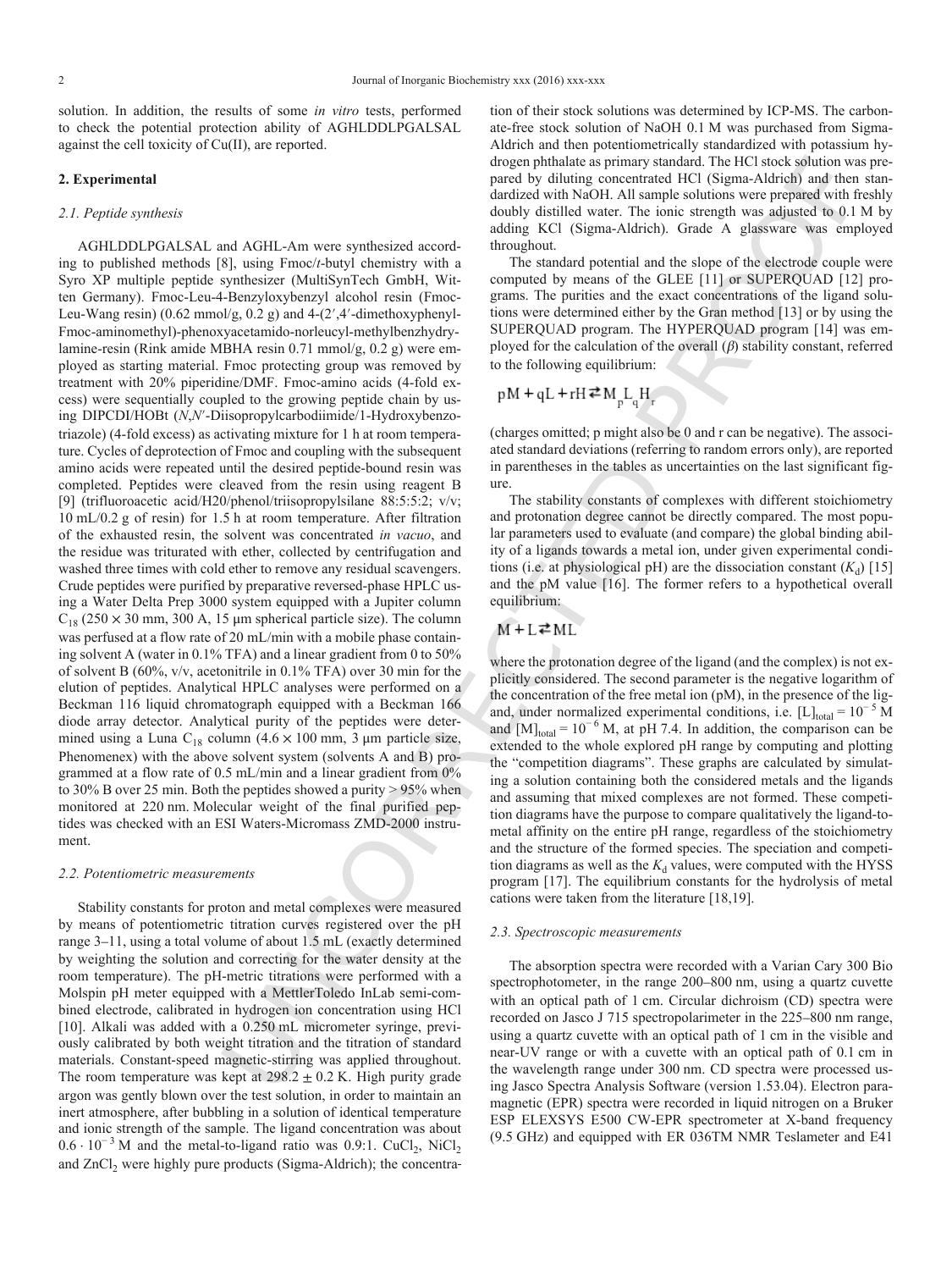FC frequency counter. 25% ethylene glycol was used as a cryoprotectant for EPR measurements. The EPR experimental parameters are reported as Supplementary information (Table S1). The EPR spectroscopic parameters were obtained by computer simulation of the experimental spectra using WIN-EPR SimFonia program, version 1.26 (Bruker Analytik GmbH).

The concentration of solutions used for spectroscopic studies were similar to those employed in the potentiometric experiment. The UV–Vis and CD spectroscopic parameters were calculated from the spectra obtained at the pH values corresponding to the maximum concentration of each particular species, on the basis of distribution diagrams and using the Origin 7.0 program.

#### *2.4. Mass spectrometric measurements*

High-resolution mass spectra were obtained on a Bruker MicrOTOF-Q spectrometer BrukerDaltonik (Bremen, Germany), equipped with an Apollo II electrospray ionization source with an ion funnel. The mass spectrometer was operated both in the positive and in the negative ion modes. The instrumental parameters were as follows: scan range *m*/*z* 250–2000, dry gas–nitrogen, temperature 473 K, and ion energy 10 eV. Capillary voltage was optimized to the highest S/N ratio and it was 4500 V. The samples were prepared in MeOH and measured pH value was approximately 5.3. The sample was infused at a flow rate of  $3 \mu L/min$ . The instrument was calibrated externally with the Tunemix<sup>™</sup> mixture (BrukerDaltonik, Germany) in quadratic regression mode. Data were processed by using the Bruker Compass DataAnalysis 4.0 program. The mass accuracy for the calibration was better than 5 ppm, enabling together with the true isotopic pattern (using SigmaFit) an unambiguous confirmation of the elemental composition of the obtained complex.

#### *2.5. Cellular assays*

In order to assess the level of toxicity of copper on cells and the ability of the AGHLDDLPGALSAL peptide to limit this toxicity, MTT (3-(4,5-dimethylthiazol-2-yl)-2,5-diphenyltetrazolium bromide) assays [20] were carried out on three different cell lines: K562, A2780 and human fibroblasts. MTT assays were performed in medium (RPMI - Roswell Park Memorial Institute medium or DMEM - Dulbecco's Modified Eagle Medium, depending on the cell line considered) without fetal calf serum (FCS) to avoid the presence of albumin which has high sequence homology with the AGHLDDLPGAL-SAL peptide. Thus, the absence of FCS avoids the aspecific capture of the cupric ion by albumin. K562 and A2780 cells were seeded in triplicate in 96-well plates at a density of  $25 \cdot 10^3$  cells/well in RPMI while human fibroblasts were seeded at a density of  $5 \cdot 10^3$  cells/well in DMEM. Cells were treated for 24 h with different concentrations of CuCl<sub>2</sub> (50  $\mu$ M, 100  $\mu$ M and 200  $\mu$ M) in the presence or not of the same dose of the AGHLDDLPGALSAL peptide. Cells treated with an irrelevant peptide (NAIVFKGL) were used as a negative control and taken as reference of 100% of cell proliferation.

After treatment, 25 μL of a 12 mM solution of MTT were added for 2 h followed by the addition of 100  $\mu$ L of lysing buffer (50% dimethylformamide + 20% sodium dodecyl sulfate, pH 4.7) to dissolve formazan product. After additional 18 h the solution absorbance, proportional to the number of live cells, was measured by spectrophotometer at 570 nm and converted into % of growth inhibition.

#### **3. Results**

#### *3.1. Protonation equilibria*

AGHLDDLPGALSAL is fully unprotected and presents five protonable sites: the amino group of the terminal Ala, the side imidazole group of His and the three carboxyl groups of two Asp residues and the C-terminal Leu. The ligand completely deprotonated (conventionally employed to indicate the stoichiometry of the species in solution) bears three negative charges  $(L^3)$ . On the other hand, its short analogue AGHL-Am lacks the three carboxylic groups and its unprotonated form (L) is neutral.

The protonation constants are reported in Table 1 while the corresponding distribution diagrams are reported as Supplementary Information (Fig. S1).

and by computer smallered on a Dree Constitution of the ex-<br>
UNCORRECTE COMPASSAL CONSTRAINS (CONSTRAINS CONSTRAINS CONSTRAINS CONSTRAINS CONSTRAINS CONSTRAINS (CONSTRAINS CONSTRAINS) and the ex-<br>
USE of a proposed in thi On the basis of the literature for similar peptides [21], it is not difficult to attribute the  $pK_a$  values to the five acid or basic groups, as shown in Table 1. Only in the case of the two Asp residues, it is not possible to exactly distinguish between the two sites, although it can be suggested that the most acidic one is that in position 5, i.e. that closer to His which is protonated and positively charged in the pH range where deprotonation of Asp residues occurs. A similar effect can also explain the lower  $pK_a$  values found for amine and imidazole residues of AGHL-Am with respect to its longer analogue: in this case the reason is the absence of the C-terminal tail of AGHLDDLPGAL-SAL, which is triply negatively charged in the pH range where protonation equilibria of AGHL-Am take place.

#### *3.2. Cu(II) complexes*

Both AGHLDDLPGALSAL and AGHL-Am contain a His residue in the third position of their N-terminus, which is unprotected: this sequence of three amino acids constitutes the well-known "ATCUN motif", an excellent binding site for the Cu(II) ion [6]. In addition, in the case of AGHLDDLPGALSAL, also the C-terminus is unprotected and its carboxylic group, as well as the other two carboxylic groups of the Asp residues, can participate in the metal binding. Furthermore, other available donor atoms are the nitrogens of the polypeptide backbone: in fact, it is well-known that copper, already at moderately acidic pH, can displace the proton of the amide group (which instead, in the absence of metal ions, has a  $log K_a$  value close to 15 [22]).

In the metal-to-ligand equimolar solutions explored here, AGHLD-DLPGALSAL forms four mononuclear Cu(II) complexes with stoichiometry [CuLH],  $[CuLH_{-1}]^{2}$  $[C u L H_{-2}]^{3}$ <sup>-</sup>,

#### **Table 1.**

Protonation constants for the peptides AGHLDDLPGALSAL and AGHL-Am, at  $T = 298$  K and  $I = 0.1$  M (KCl).

| Peptide        | Species              | $Log\beta$          | $pK_{a}$     | Residue                  |
|----------------|----------------------|---------------------|--------------|--------------------------|
| AGHLDDLPGALSAL | $LH^{2}$<br>$LH_2^-$ | 8.23(3)<br>14.78(5) | 8.23<br>6.55 | N-terminus<br><b>His</b> |
|                | LH <sub>3</sub>      | 18.89(6)            | 4.11         | Asp                      |
|                | $LH_4^+$             | 22.62(6)            | 3.73         | Asp                      |
|                | $LH52+$              | 25.07(8)            | 2.45         | C-terminus               |
| $AGHI - Am$    | $LH^+$<br>$LH22+$    | 7.82(1)<br>14.02(1) | 7.82<br>6.20 | N-terminus<br>His        |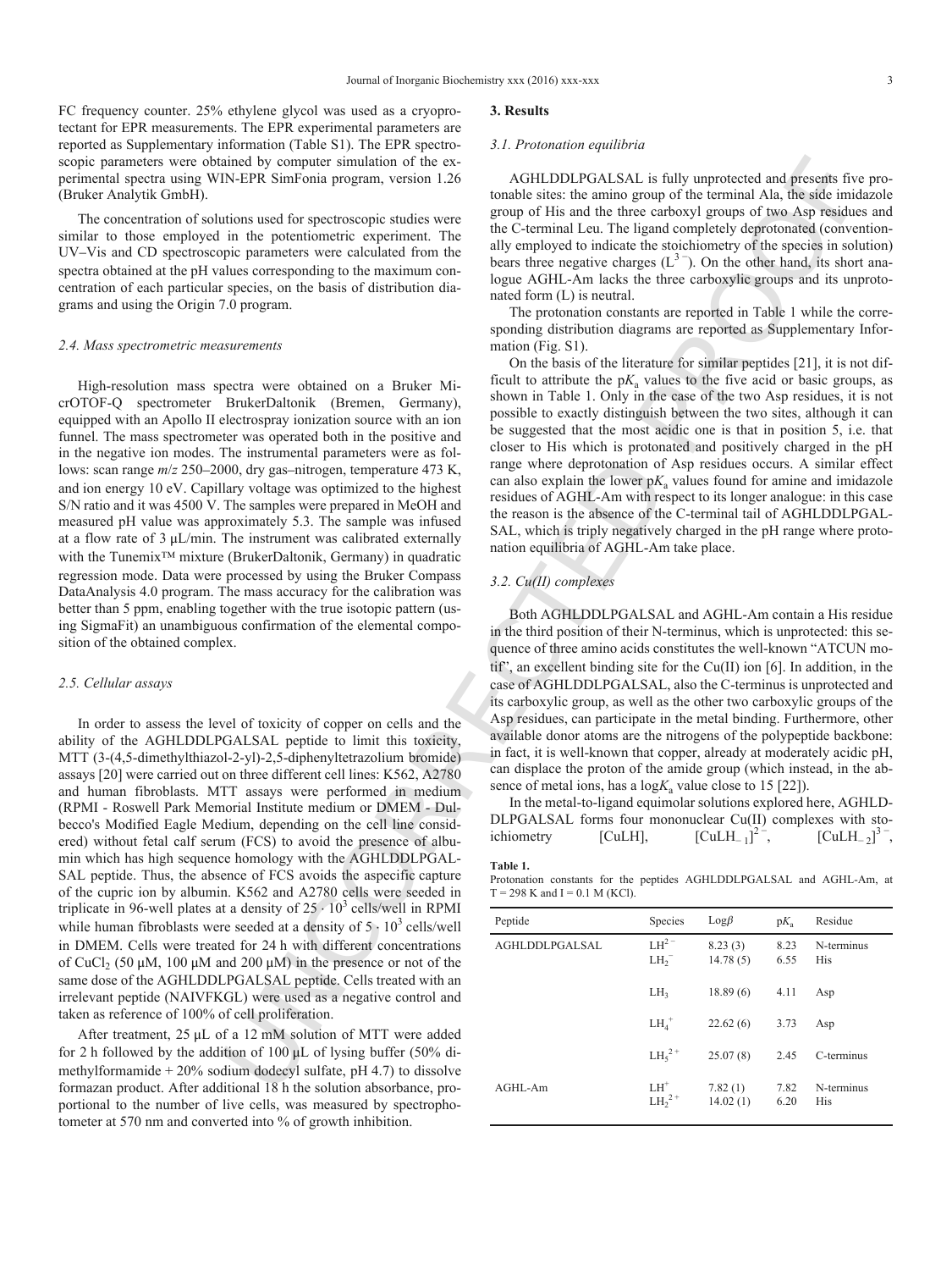and  $\left[\text{CuLH}_{-3}\right]^4$ <sup>-</sup>. In Table 2, the complex-formation constants are reported; the corresponding distribution diagrams are drawn in Fig. 1. The 1:1 stoichiometry is confirmed by MS spectra reported as Supplementary Information (Fig. S2). Neither potentiometry nor mass spectrometry support the formation of bis-complexes or polynuclear species, under the present experimental conditions.

Spectrophotometric (UV–Vis, CD) data recorded on the system Cu(II)/AGHLDDLPGALSAL are shown in Table 3 and Fig. 2, while

**Table 2.**

Cu(II) complex-formation constants with AGHLDDLPGALSAL and AGHL-Am, at  $T = 298$  K and  $I = 0.1$  M (KCl).

| Peptide        | Species                         | $Log \beta$          | $pK_a$        |
|----------------|---------------------------------|----------------------|---------------|
| AGHLDDLPGALSAL | [CuLH]<br>$[CuLH_{-1}]^{2}$     | 13.90(3)<br>4.62(2)  | 4.87          |
|                | $[CuLH_2]^{3}$                  | $-0.25(3)$           | 9.38          |
|                | $\text{[CuLH}_{-3]}^{4-}$       | $-9.63(6)$           |               |
| AGHL-Am        | $[CuLH_{-1}]^+$<br>$[CuLH_$ $]$ | 2.8(2)<br>$-0.33(1)$ | 3.12<br>10.67 |
|                | $[CuLH_{-3}]^-$                 | $-10.99(3)$          |               |



**Fig. 1.** Representative distribution diagrams for the complex-formation of Cu(II) with: a) AGHLDDLPGALSAL and b) AGHL-Am. Temperature  $298$  K and  $I = 0.1$  M (KCl).  $C<sup>o</sup><sub>M</sub> = 0.5 \cdot 10<sup>-3</sup>$  M; M/L molar ratio = 0.9.

#### **Table 3.**

Spectrophotometric parameters at different pH values for the system Cu(II)/AGHLD-DLPGALSAL;  $C^{\circ}_{Cu} = 0.5 \cdot 10^{-3}$  M; M/L ratio = 0.9.

| $m$ $m$ $m$ $s$ $y$ $m$ $s$ $s$ $p$ cena reported as $s$ ap                       |                      |                |            |                                                                                                                                                                                                                                                                                                                                                         |               |                                       |                          |                                                |
|-----------------------------------------------------------------------------------|----------------------|----------------|------------|---------------------------------------------------------------------------------------------------------------------------------------------------------------------------------------------------------------------------------------------------------------------------------------------------------------------------------------------------------|---------------|---------------------------------------|--------------------------|------------------------------------------------|
| g. S2). Neither potentiometry nor mass                                            |                      |                | pH         | Species                                                                                                                                                                                                                                                                                                                                                 | Vis           |                                       | CD                       |                                                |
| rmation of bis-complexes or polynuclear<br>perimental conditions.                 |                      |                |            |                                                                                                                                                                                                                                                                                                                                                         | $\lambda$ /nm | $\varepsilon/M^{-1}$ cm <sup>-1</sup> | $\lambda$ /nm            | $\Delta \varepsilon / M^{-1}$ cm <sup>-1</sup> |
| -Vis, CD) data recorded on the system<br>L are shown in Table 3 and Fig. 2, while |                      |                | 4.5<br>5.2 | [CuLH], $[CuLH_{-1}]^{2}$ <sup>-</sup><br>$[CuLH_{-1}]^2$ , $[CuLH_{-2}]^3$                                                                                                                                                                                                                                                                             | 537<br>522    | 18<br>86                              | 258<br>274               | 0.08<br>$-0.25$                                |
| ts with AGHLDDLPGALSAL and AGHL-Am, at                                            |                      |                |            |                                                                                                                                                                                                                                                                                                                                                         |               |                                       | 305<br>499<br>580        | 0.35<br>0.52<br>$= 0.10$                       |
| Species                                                                           | Logβ                 | $pK_a$         | 6.2        | $[CuLH_{-2}]^{3}$                                                                                                                                                                                                                                                                                                                                       | 522           | 97                                    | 254<br>271               | 0.07<br>$-0.28$                                |
| [CuLH]<br>$[CuLH_{-1}]^{2}$                                                       | 13.90(3)<br>4.62(2)  | 4.87           | 7.2        | $[CuLH_{-2}]^{3}$                                                                                                                                                                                                                                                                                                                                       |               | 106                                   | 304<br>497<br>581        | 0.58<br>0.75<br>$-0.16$                        |
| $[CuLH_{-2}]^{3}$ –                                                               | $-0.25(3)$           | 9.38           |            |                                                                                                                                                                                                                                                                                                                                                         | 522           |                                       | 251<br>272<br>303        | 0.08<br>$-0.30$<br>0.62                        |
| $\left[\text{CuLH}_{-3}\right]^{4-}$                                              | $-9.63(6)$           |                | 8.1        | $[CuLH_{-2}]$ <sup>3-</sup>                                                                                                                                                                                                                                                                                                                             | 522           | 106                                   | 497<br>580<br>255        | 0.76<br>$-0.17$<br>0.21                        |
| $\left[\text{CuLH}_{-1}\right]^+$<br>$[CuLH-2]$                                   | 2.8(2)<br>$-0.33(1)$ | 3.12<br>10.67  |            |                                                                                                                                                                                                                                                                                                                                                         |               |                                       | 273<br>305<br>496        | $-0.37$<br>0.68<br>0.72                        |
| $[CuLH_{-3}]$                                                                     | $-10.99(3)$          |                | 9.2        | $[CuLH_{-2}]^{3}$ , $[CuLH_{-3}]^{4}$                                                                                                                                                                                                                                                                                                                   | 522           | 118                                   | 581<br>253<br>272        | $-0.18$<br>0.21<br>$-0.35$                     |
|                                                                                   | $[CulH_{2}]^{3}$     | a)             | 10.3       | $\left[\text{CuLH}_{-3}\right]^4$                                                                                                                                                                                                                                                                                                                       | 527           | 123                                   | 307<br>497<br>580<br>253 | 0.69<br>0.74<br>$-0.26$<br>0.20                |
|                                                                                   |                      | $[CULH_{a}]^+$ |            |                                                                                                                                                                                                                                                                                                                                                         |               |                                       | 271<br>304<br>496        | $-0.32$<br>0.69<br>0.72                        |
|                                                                                   |                      |                |            |                                                                                                                                                                                                                                                                                                                                                         |               |                                       | 581                      | $-0.27$                                        |
| $[CulH_{d}]^{k}$                                                                  |                      |                |            | EPR results are reported as Supplementary Information (Table S2 and<br>Fig. S3): a low UV-Vis absorption and weak CD signals were ob-<br>tained at pH lower than 5. On the contrary, at $pH > 5$ , where the<br>$\text{[CuLH}_{2})^{3}$ <sup>-</sup> complex predominates (see Fig. 1a), the spectra are in-<br>tense and almost identical at every pH. |               |                                       |                          |                                                |
| 6<br>pH                                                                           | 8                    | 10             |            | AGHLDDLPGALSAL starts binding the Cu(II) ion at pH 3, form-<br>ing the neutral complex [CuLH], which reaches its maximum concen-<br>tration around pH 4.3. Mainly due to the overlap with the free (hexa-<br>aquo) copper ion, it was not possible to accurately determine the spec-                                                                    |               |                                       |                          |                                                |
|                                                                                   | [CulH <sub>2</sub> ] | b)             |            | troscopic parameters of the complex [CuLH]. The stoichiometry of<br>this species implies that one site of the ligand is protonated. It is wor-<br>thy of note that in Cu(II) complexes of the ATCUN type with tetrapep-<br>tides like KGHK [23] or AGHL-Am (Table 2 and Fig. 1b) this proto-                                                            |               |                                       |                          |                                                |
|                                                                                   |                      |                |            | nated species is not observed while with tripeptides like GGH [24] or<br>DAH [25] it is formed only in a very low amount. In the latter cases,<br>the $\log \beta$ values of the protonated species are 12.40 and 12.85, respec-<br>tively, while in the case of AGHLDDLPGALSAL a value of 13.90                                                        |               |                                       |                          |                                                |
|                                                                                   |                      | [CuLH.]        |            | was measured and the [CuLH] complex reaches the amount of 40%<br>of involved Cu(II) (Fig. 1a). The peculiarity of AGHLDDLPGALSAL<br>with respect to the above short peptides is the presence of two Asp                                                                                                                                                 |               |                                       |                          |                                                |
| [CuLH]                                                                            |                      |                |            | residues sufficiently close to His to participate in complex-formation<br>and stabilization. This could be the main reason of the higher stabil-<br>ity (1-1.5 orders of magnitude) of the [CuLH] complex of AGHLD-                                                                                                                                     |               |                                       |                          |                                                |
| 6                                                                                 | 8                    | 10             |            | DLPGALSAL. An additional reason could be a more favorable en-<br>tropic contribution due to charge neutralization in the formation of                                                                                                                                                                                                                   |               |                                       |                          |                                                |

AGHLDDLPGALSAL starts binding the Cu(II) ion at pH 3, forming the neutral complex [CuLH], which reaches its maximum concentration around pH 4.3. Mainly due to the overlap with the free (hexaaquo) copper ion, it was not possible to accurately determine the spectroscopic parameters of the complex [CuLH]. The stoichiometry of this species implies that one site of the ligand is protonated. It is worthy of note that in Cu(II) complexes of the ATCUN type with tetrapeptides like KGHK [23] or AGHL-Am (Table 2 and Fig. 1b) this protonated species is not observed while with tripeptides like GGH [24] or DAH [25] it is formed only in a very low amount. In the latter cases, the  $log\beta$  values of the protonated species are 12.40 and 12.85, respectively, while in the case of AGHLDDLPGALSAL a value of 13.90 was measured and the [CuLH] complex reaches the amount of 40% of involved Cu(II) (Fig. 1a). The peculiarity of AGHLDDLPGALSAL with respect to the above short peptides is the presence of two Asp residues sufficiently close to His to participate in complex-formation and stabilization. This could be the main reason of the higher stability (1–1.5 orders of magnitude) of the [CuLH] complex of AGHLD-DLPGALSAL. An additional reason could be a more favorable entropic contribution due to charge neutralization in the formation of this complex, causing the releasing of water molecules from the solvation spheres of the reagents/product; on the contrary, in the case of the peptides GGH and DAH, the monoprotonated complex is positively charged.

The second species detected,  $\text{[CuLH}_{-1}]^2$ <sup>-</sup>, begins to form around pH 4.0 and reaches its maximum at pH 5. This species derives from the previous complex from which two protons are released simultaneously or in a so rapid sequence do not to allow the detection of the intermediate species [CuL]<sup>−</sup> . The stoichiometry of the complex  $\left[\text{CuLH}_{-1}\right]^{2}$  indicates that all the acidic and basic sites of the side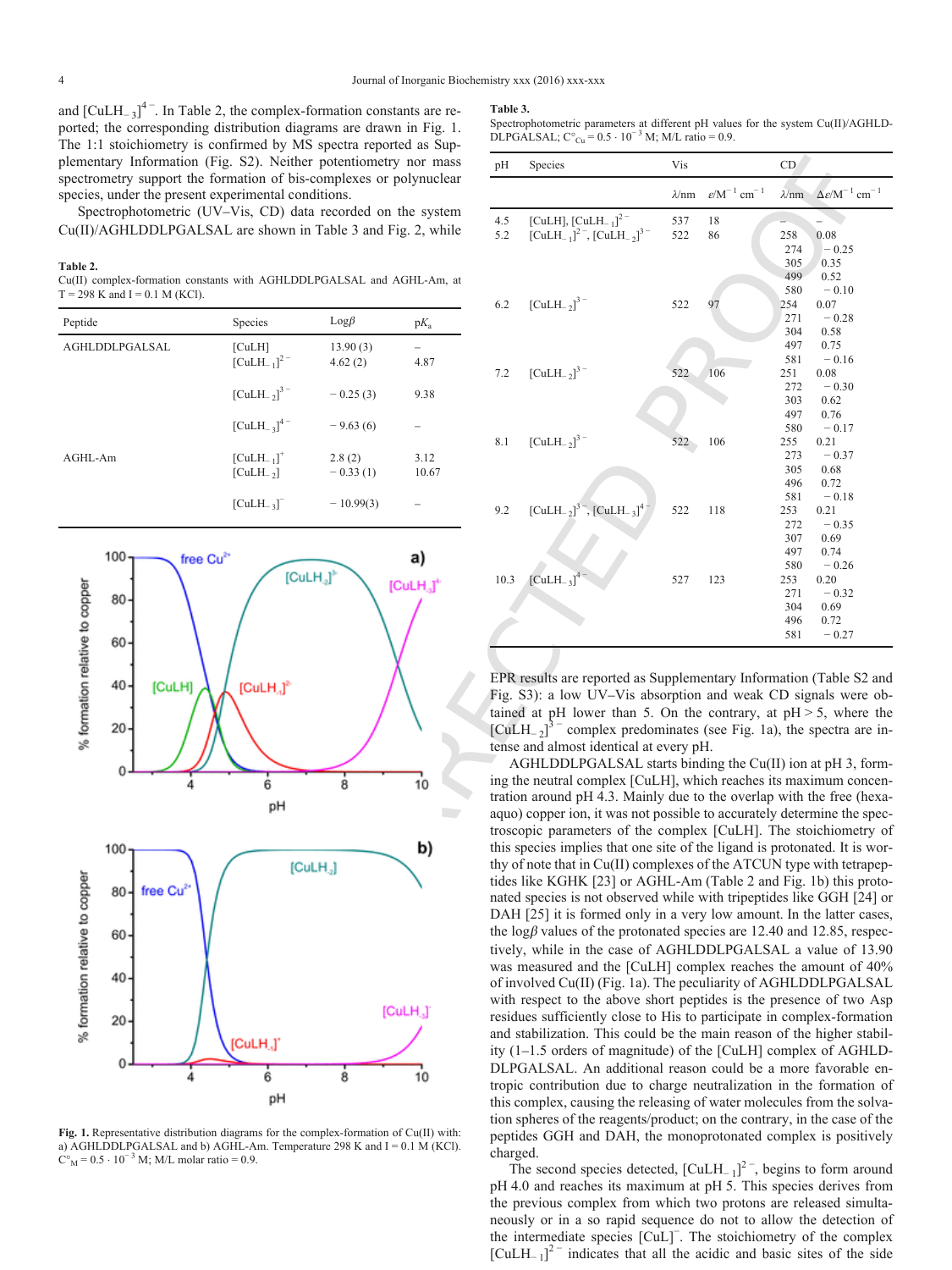

**Fig. 2.** Vis (top) and CD (bottom) spectra, at different pH values, for the system Cu(II)/AGHLDDLPGALSAL;  $C^{\circ}_{Cu} = 0.5 \cdot 10^{-3}$  M; M/L ratio = 0.9.

chains are deprotonated and an additional proton has been displaced by the metal ion. Since the pH range of formation of this species is too low to allow the spontaneous deprotonation of both the amino and imidazole groups, they should be coordinated to the metal. The additional proton can only be released from an amide nitrogen  $(N_{am}^-)$  of the peptide chain, which must also be bound to copper, because its  $pK<sub>a</sub>$  value, in the absence of metal, is very high. Taken together, these considerations suggest that the complex  $\text{[CuLH_{-1}]}^{2}$  has a coordination 3N, with equatorial donor atoms  $(NH_2, N_{am}^-, N_{im})$ , where  $N_{im}$  denotes the imidazole nitrogen. Also in this case the formation constant of this species (4.62, Table 2) is markedly higher than that measured for the short model peptides: 2.55 for GGH [24] and 2.6 for AHGL-Am (Table 2), suggesting that at least one carboxylate group of the Asp residue is still bound to copper ion.

Starting from pH 4.5 and almost simultaneously to the species [CuLH<sub>-1</sub>]<sup>2-</sup>, the complex  $\text{[CuLH-2]}^{3-}$  is formed; it is the major species between pH 5 and pH 9 and the only species present in solution at physiological pH. The p $K_a$  value for the species  $\text{[CuLH<sub>−1</sub>]}^2$ (4.87) is compatible with the deprotonation of a second nitrogen atom of the peptide backbone with its involvement in the complexation of Cu(II) and the formation of a complex 4N, with equatorial donor atoms  $(NH_2, 2N_{am}$ ,  $N_{im}$ ). Coordination 4N is confirmed by the experimental parameters of the Vis absorption, CD and EPR spectra (Tables 3 and S2), characteristic of a strong ligand field around the

metal ion. It is worth of note how the spectra remain virtually unchanged (apart from their intensity) from pH 5 to pH 11, as already reported in the numerous previous studies on the Cu(II) coordination of ATCUN peptides [23,26–29]. The presence of the Cu(II) amine, Cu(II)-imidazole and Cu(II)-amide coordination bonds is confirmed by the intense bands of the UV-CD spectrum around 250 nm, 270 nm and 305 nm, respectively. The stability constant of the complex  $\text{[CuLH$_2$]}^3$  with AGHLDDLPGALSAL (−0.25, Table 2) is markedly higher than that reported for the analogous species  $([CuLH_2]^-)$  of GGH (−1.55) [24], suggesting that one Asp carboxylate is still bound to copper in apical position, thus giving an extrastabilization contribution. On the other hand, the stability constant of the complex  $\text{[CuLH$_2$]}^3$  with AGHLDDLPGALSAL is very close to that of the corresponding  $[CuLH_{-2}]$  species of AGHL-Am (−0.33, Table 3) where no additional donor atom is available, besides the four nitrogens already bound to the equatorial plane of the complex. In this case the charge difference could be again the cause of a favorable entropic contribution to the stability of the neutral  $\text{[CuLH$_2$]}$  complex formed by AGHL-Am.

Between pH 7.5 and 9, a further deprotonation step takes place in both the systems here investigated, without substantial changes in the spectroscopic properties of the solution; this suggests that the coordination geometry around the metal does not change. The proton released could derive from an axial water molecule: the corresponding proton-dissociation constant and the moderate red-shift observed in the Vis spectra at pH higher than 10 support this hypothesis.

#### *3.3. Ni(II) complexes*

Potentiometric results concerning Ni(II) complexes with AGHLD-DLPGALSAL and AGHL-Am are reported Table 4; data processing was limited to the pH range 3.5–8.0 since at basic pH the kinetics of complexation becomes very slow and the electrode signal was unstable also 1 h after the addition of the titrant.

The formation of the nickel complexes begins around pH 5 (two units higher than copper), as shown in the distribution diagrams of Fig. 3; both potentiometry and MS agree on the 1:1 stoichiometry (see Fig. S4, Supplementary Information). The first species to form with both AGHLDDLPGALSAL and AGHL-Am is the complex  $[NiLH_{-1}]^2$ ; in the case of the tetrapeptide, the stoichiometry is the same, but the charge is positive. The corresponding formation constants are about four orders of magnitude lower than those obtained with copper. Since not only Cu(II) but also Ni(II) ions are able to deprotonate and bind the amide nitrogens of the peptide backbone [30], the donor atom set of these nickel complexes is most likely the same of the corresponding copper species, i.e.  $(NH_2, N_{am}^-, N_{im})$ , with an octahedral coordination geometry. The higher stability of the complex formed by AGHLD-DLPGALSAL with respect to that formed by AGHL-Am can again be explained with the participation of one or more carboxylates of Asp residue, certainly deprotonated in the pH range of existence of these complexes.

**Table 4.**

Ni(II) complex-formation constants with AGHLDDLPGALSAL and AGHL-Am, at  $T = 298$  K and  $I = 0.1$  M (KCl).

| Peptide        | <b>Species</b>                                   | $Log\beta$               | $pK_{a}$ |
|----------------|--------------------------------------------------|--------------------------|----------|
| AGHLDDLPGALSAL | [NiLH_1] <sup>2-</sup><br>[NiLH_2] <sup>3-</sup> | 0.55(7)<br>$-6.08(9)$    | 6.63     |
| AGHL-Am        | $[NiLH_{-1}]^+$<br>$[NiLH_2]$                    | $-0.41(6)$<br>$-5.41(1)$ | 5.00     |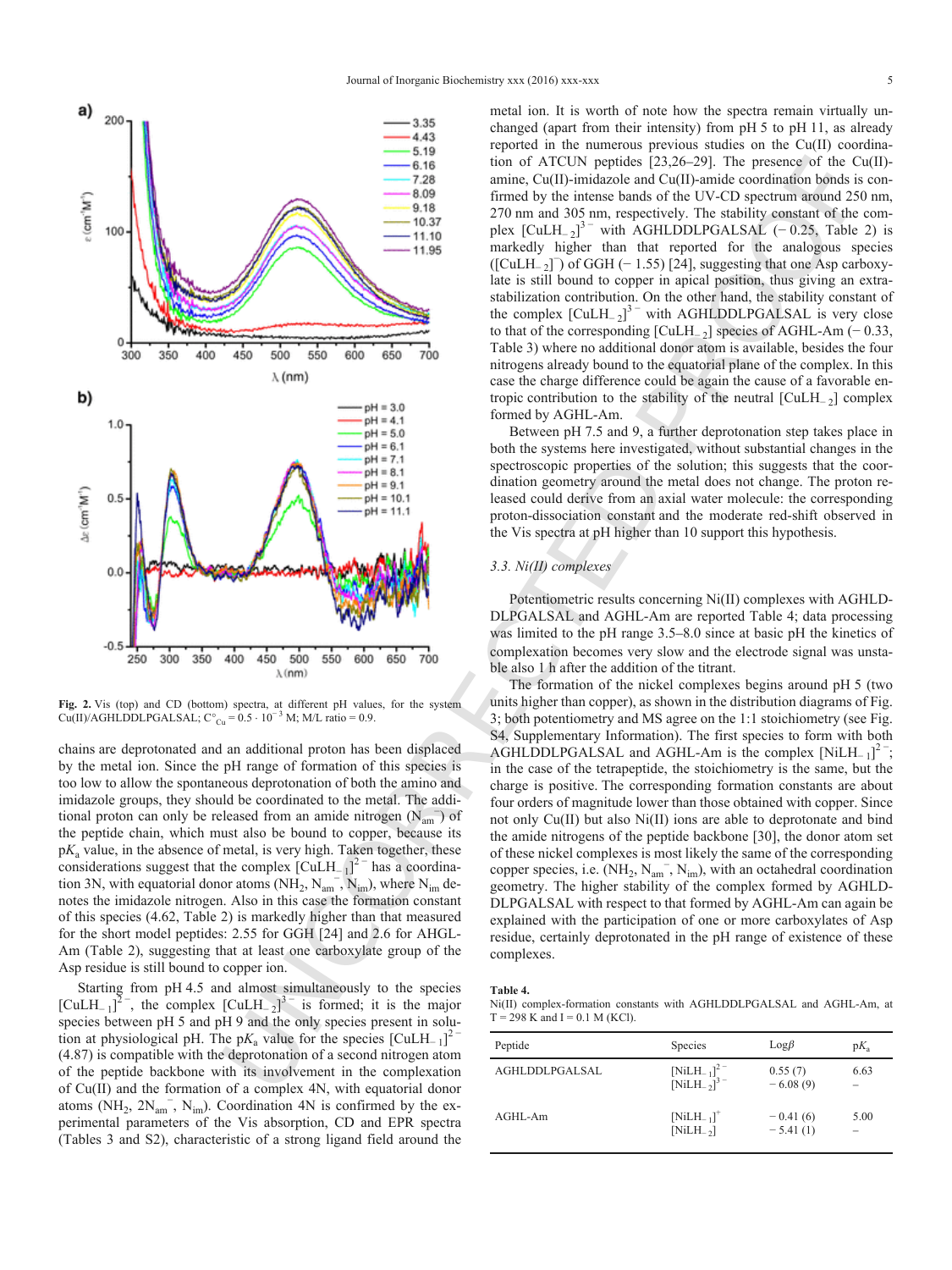

**Fig. 3.** Representative distribution diagrams for the complex-formation of Ni(II) with: a) AGHLDDLPGALSAL and b) AGHL-Am. Temperature  $298$  K and  $I = 0.1$  M (KCl).  $C<sup>o</sup><sub>M</sub> = 0.5 \cdot 10<sup>-3</sup>$  M; M/L molar ratio = 0.9.

The second Ni(II) species has the stoichiometry  $11-2$  ([NiLH<sub>-2</sub>]<sup>3</sup> for the long peptide and  $[NILH<sub>-2</sub>]$  for the tetrapeptide) and it is characterized by a  $log \beta$  value which is 6 logarithmic units lower than that measured with Cu(II); this complex begins to form around pH 5.5 and it is the dominant species at neutral and basic pH. The differences in affinity for the peptides towards Cu(II) and Ni(II) are in agreement with what normally found in the literature [21]. It is worth of note that, increasing the pH, the solution becomes yellow due to a strong absorption in the d-d region, thus suggesting the formation of a square planar complex of Ni(II) [31–33]. As shown in Fig. 4, the wavelength of maximum absorption at pH higher than 6.5 is about 420 nm, in agreement with a 4N co-ordination (NH<sub>2</sub>, 2N<sup>-</sup>, N<sub>im</sub>) [34]. In the CD spectra, in addition to the dual-band relative to the d-d transitions localized around 450 nm, an intense positive band at 260–270 nm, attributable to the coordination of amide and/or imidazole nitrogens to nickel is observed [35]. Although shifted at lower wavelength, CD spectra have the same shape of those recorded with  $Cu(II)$  (Fig. 2), as expected for a complex with an "ATCUN peptide" [30]. At pH higher than 8, both Vis and CD spectra do not change, suggesting that the same coordination geometry is maintained by the nickel complex.

#### *3.4. Zn(II) complexes*

The complex-formation equilibria with the zinc ion were analyzed only by potentiometry and mass spectrometry, since Zn(II) is spec



**Fig. 4.** Vis (top) and CD (bottom) spectra, at different pH values, for the system Ni(II)/AGHLDDLPGALSAL;  $C^{\circ}_{Cu} = 0.5 \cdot 10^{-3}$  M; M/L ratio = 0.9.

trophotometrically inactive. At pH higher than 8.5 zinc hydrolysis with precipitation was observed. The stability constants values are reported in Table 5 while the corresponding distribution diagrams are shown in Fig. 5.

The formation of zinc complexes starts around pH 5.5 for both the peptides. Only mononuclear species have been detected, as confirmed by ESI-MS spectra (see Fig. S5, Supplementary information). The Zn(II) ion is generally considered unable to displace the amide protons [36]: therefore, the complex-formation should only involve the imidazole group of histidine, the terminal amine group and the carboxylic groups present in the sequence.

In the case of AGHLDDLPGALSAL, potentiometric titrations revealed the formation, at acid/neutral pH, of the protonated bis-com

#### **Table 5.**

Zn(II) complex-formation constants with AGHLDDLPGALSAL and AGHL-Am, at  $T = 298$  K and  $I = 0.1$  M (KCl).

| Peptide        | Species                      | $Log\beta$             |
|----------------|------------------------------|------------------------|
| AGHLDDLPGALSAL | $[ZnL_2H_2]^2$<br>[ZnL]      | 22.8(5)<br>4.56(9)     |
|                | $[ZnLH_{-2}]$ <sup>3-</sup>  | $-12.16(9)$            |
| AGHL-Am        | $[ZnL]^{2+}$<br>$[ZnLH_-\,]$ | 3.36(2)<br>$-12.08(2)$ |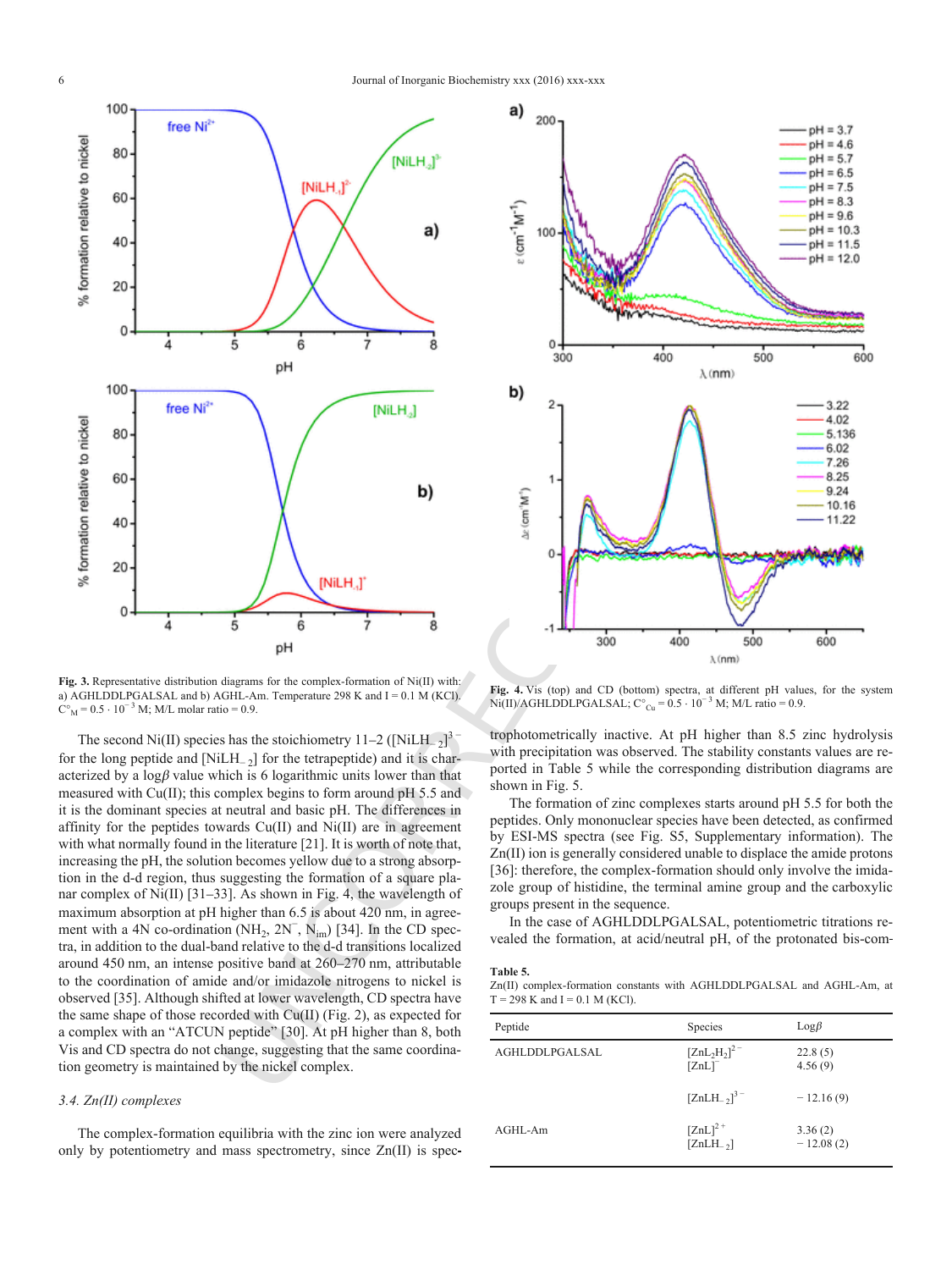

**Fig. 5.** Representative distribution diagrams for the complex-formation of Zn(II) with: a) AGHLDDLPGALSAL and b) AGHL-Am. Temperature 298 K and I = 0.1 M (KCl).  $C<sup>o</sup><sub>M</sub> = 0.5 \cdot 10<sup>-3</sup>$  M; M/L molar ratio = 0.9.

plex  $[ZnL_2H_2]^2$ . This species could not be observed in the mass spectra, most likely because it forms in low amount. The stoichiometry suggests that two mono-protonated ligands are coordinated to the metal: within the pH range of formation of the complex  $[ZnL_2H_2]^2$ (5.3–8.2) the unique site that can be protonated is the terminal amino group. As a consequence, in this bis-complex, most likely of tetrahedral geometry, each peptide should be linked to  $Zn(II)$  via the imidazole group of His; in addition, the stability constant value (22.8, Table 5) suggests that one carboxylic group of the ligand participates in complexation. In fact, taking into account the protonation constant of AGHLDDLPGALSAL at the terminal amine (8.23, Table 1) and the formation constant of a Zn(II)-imidazole complex, under the same experimental conditions (2.56, [37]) a computed value of 21.58 could be predicted for the log $\beta$  value of  $[ZnL_2H_2]^2$ <sup>-</sup> > 1 order of magnitude lower than the experimental value. This difference can be ascribed to the stabilizing effect due to the additional coordination of one carboxylate. It is not possible to establish if this carboxylate is that of the free C-terminus of one of the side groups of Asp residues, although the latter hypothesis looks more likely.

Starting from pH 5.5, the unprotonated mono-complex [ZnL]<sup>−</sup>  $(|ZnL|^2$ <sup>+</sup> in the case of AGHL-Am) is formed; this is the most abundant species at physiological pH, although its concentration is never higher than 25% of total zinc for AGHL-Am. The stoichiometry of this complex requires that both the imidazole and the terminal amino nitrogens are unprotonated and bound to the metal ion, forming a (NH<sub>2</sub>, N<sub>im</sub>) species. While, for AGHL-Am, the two remaining posi

tions of the tetrahedron can be only occupied by water molecules, in the case of AGHLDDLPGALSAL some carboxylate groups are also available for coordination. The difference between the formation constants of this complex formed by the two peptides suggests that this is the case. In fact, the  $logβ_{ZnL}$  value for AGHL-Am is 3.36 (Table 5), quite close to the literature value reported for the same species in the system Zn(II)/GGH [3.31, [38]], but one order of magnitude lower than that measured for AGHLDDLPGALSAL (4.56, Table 5). In turn, the latter is close to the constant found for the same species in the system Zn(II) and the N-terminal domain of human albumin, i.e. the protected model tripeptide Asp-Ala-His-Amide (DAH-Am), (4.17, [39]) also containing a side carboxylic group available for coordination.

Finally, in the alkaline pH range, the doubly deprotonated complex  $[ZnLH_{-2}]$ <sup>3 –</sup> ([ZnLH<sub>-2</sub>] for AGHL-Am) is formed. The stability constants are almost identical for the two peptides, suggesting the same geometry:  $Zn(II)$  is bound to the bidentate  $(NH_2, N_{im})$  ligand and to two hydroxyl ions.

#### *3.5. Cellular assays*

To evaluate the capacity of AGHLDDLPGALSAL to inhibit Cumediated cell toxicity, K562 and A2780 tumor cells, and human fibroblasts were cultured in a medium containing increasing concentrations of  $CuCl<sub>2</sub>$  in the presence or not of AGHLDDLPGALSAL. As shown in Fig. 6, the toxicity of copper chloride alone on K562 cells is dose dependent and 70% of cell toxicity was observed in the presence of 200 μM CuCl<sub>2</sub>. On the other hand, the AGHLDDLPGALSAL peptide alone does not show any toxicity. However, the addition of equimolar concentrations of AGHLDDLPGALSAL decreases Cu-induced toxicity to 20%. The presence of an irrelevant control peptide, administered either alone or together with copper chloride, has no effect, confirming the specificity of AGHLDDLPGALSAL against copper.

Similar results were obtained on A2780 tumor cells. As shown in Fig. 7, the AGHLDDLPGALSAL peptide alone as well as the irrelevant control peptide (the latter administered either alone or together with copper chloride) have no effect. On the other hand, the presence of AGHLDDLPGALSAL inhibits Cu-induced cell toxicity of about 20%.

As shown in Fig. 8, the copper toxicity on human fibroblasts shows profiles similar to those determined on tumor cells, although with lower values, corresponding to the 45% cell toxicity. The presence of AGHLDDLPGALSAL alone shows no toxicity, while the presence of  $AGHLDDLPGALSAL$  in association with  $CuCl<sub>2</sub>$  lowers the toxicity levels of the metal ion of > 20%. As observed with tumor cells, the presence of the irrelevant peptide does not influence the toxicity of copper.



**Fig. 6.** MTT assay on 25,000 K562 cells, expressed as percentage of cell toxicity. Average of three separate experiments, with indication of the standard error.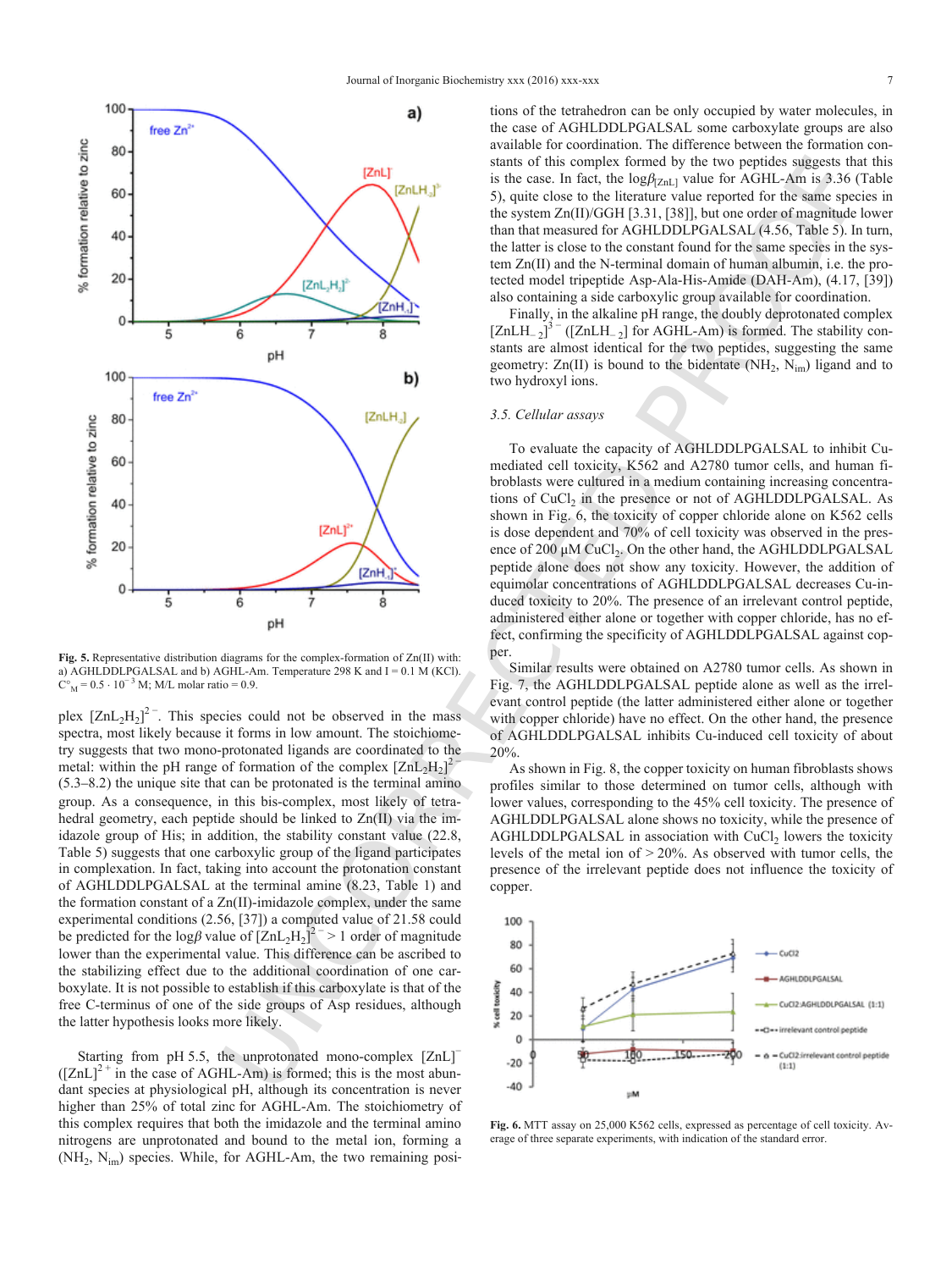

**Fig. 7.** MTT assay on 25,000 A2780 cells, expressed as percentage of cell toxicity. Average of three separate experiments, with indication of the standard error.



**Fig. 8.** MTT assay of 5000 human fibroblasts (plated at the day − 1), expressed as a percentage of cell toxicity. Average of three separate experiments, with indication of the standard error.

All these experiments lead to the conclusion that the peptide AGHLDDLPGALSAL reduces the toxicity due to copper from 20 to almost 50% depending on the considered cell line.

#### **4. Discussion**

In order to compare the relative stability of the complexes formed by different ligands with the same metal ion or, *vice versa*, by a ligand with different metal ions, it is useful to calculate the corresponding  $K_d$  constant values (Table 6) and to build up some competition diagrams (Figs. 9-12). While  $K_d$  can be useful to compare the metal-peptide affinities (at physiological pH) of systems investigated with different experimental procedures, without exactly define the complete speciation model, the competition diagrams allow a wide comparison throughout all the explored pH range.

In agreement with the literature, the affinity of a peptide containing the ATCUN-site for the metal cations studied here decreases in the order:  $Cu(II) \gg Ni(II)$  - although the coordination geometry is the same for the two metals - and  $Ni(II) \gg Zn(II)$ , because of the inability of zinc to bind the amide nitrogens of the peptide backbone by displacing the nitrogen protons. In the case of AGHLDDLPGALSAL, this behavior is clearly shown by the competition diagrams of Fig. 9a (where all the three metals are taken into account) and Fig. 9b (where instead the comparison is limited to nickel and zinc) and re

#### **Table 6.**

Calculated dissociation constants ( $K_d/M^{-1}$ ) for Cu(II), Ni(II) and Zn(II) complexes with AGHLDDLPGALSAL, AGHL-Am and short peptides taken as models for the human albumin N-terminal binding site.

| Peptide/metal ion                              | Cu(II)                                                                  | Ni(II)                                                                                                         | Zn(II)               | Data from                              |
|------------------------------------------------|-------------------------------------------------------------------------|----------------------------------------------------------------------------------------------------------------|----------------------|----------------------------------------|
| AGHLDDLPGALSAL<br>AGHL-Am<br>DAHK-Am<br>DAH-Am | $2.43 \cdot 10^{-14}$<br>$1.29 \cdot 10^{-14}$<br>$1.69 \cdot 10^{-14}$ | $1.42 \cdot 10^{-8}$ $1.80 \cdot 10^{-4}$<br>$1.54 \cdot 10^{-9}$ $1.35 \cdot 10^{-3}$<br>$1.85 \cdot 10^{-9}$ | $1.68 \cdot 10^{-4}$ | This work<br>This work<br>[40]<br>[41] |



**Fig. 9.** Competition diagrams calculated for solutions containing equimolar amounts of: a) Cu(II), Ni(II), Zn(II) and AGHLDDLPGALSAL; b) Ni(II), Zn(II) and AGHLDDLP-GALSAL.



**Fig. 10.** Competition diagram calculated for a solution containing AGHLDDLPGAL-SAL, its short analogue AGHL-Am, the peptide DAHK-Am and Cu(II) in equimolar amounts. Stability constant data for DAHK-Am are taken from [40].

flected in the  $K_d$  values of Table 6. A similar behavior was found also in the case of AGHL-Am (see Fig. S6, Supplementary information).

In order to shed light on the possible biological role of AGHLD-DLPGALSAL, it is useful to compare its binding capacity towards metal ions with that of peptides DAHK-Am (Asp-Ala-His-Lys-Amide) or DAH-Am, models for the amino-terminal site of albumin. Although this comparison is only approximate [40], however it allows to infer the potentiality of AGHLDDLPGALSAL to compete *in vivo* with albumin and with low molecular-weight ligands for binding metal ions. As for copper, such a comparison, which also includes the model tetrapeptide AGHL-Am, is shown in Fig. 10.

The presence of Asp residues seems to favor the first contact of AGHLDDLPGALSAL and DAHK-Am with Cu(II) at the most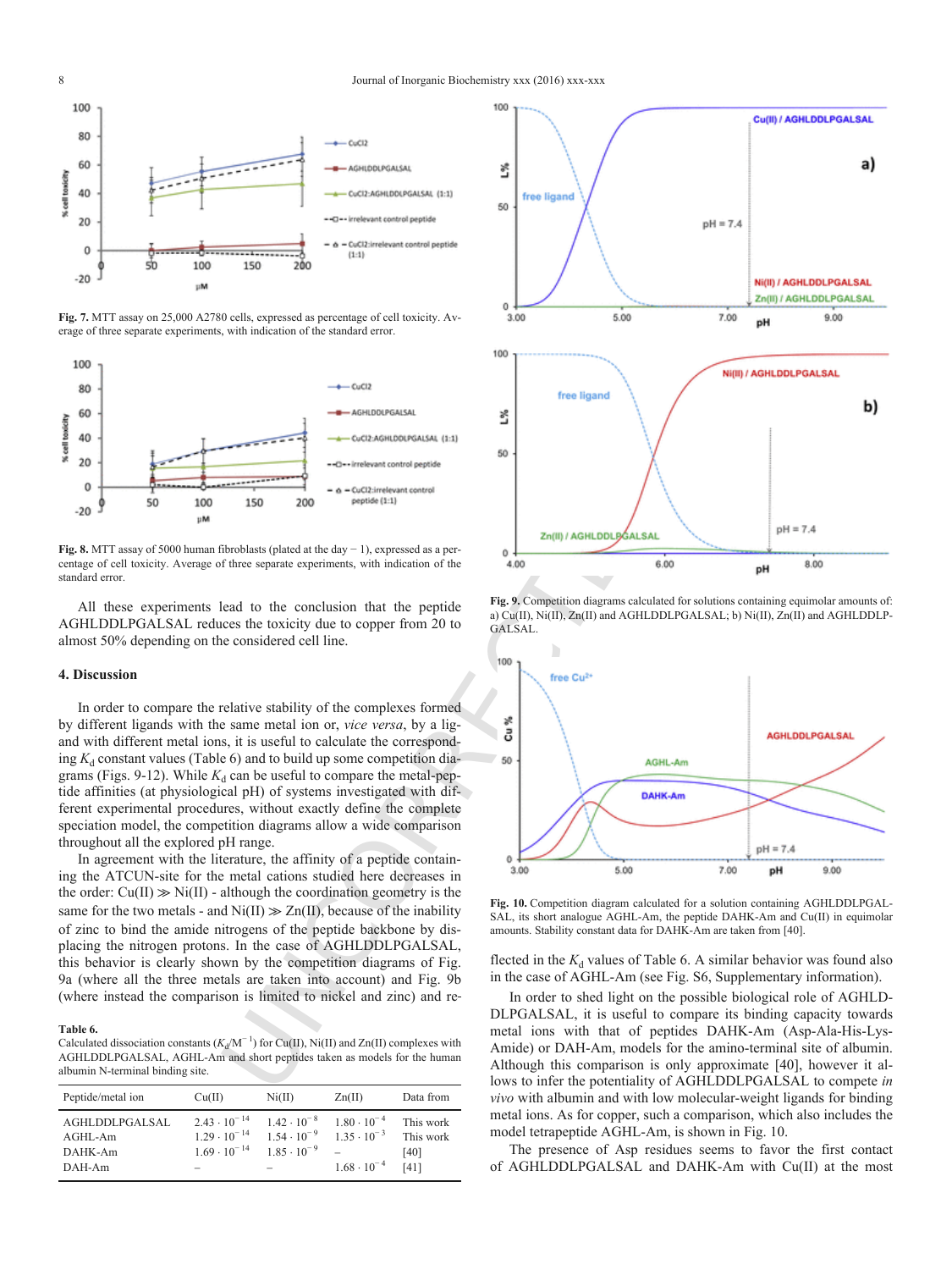

**Fig. 11.** Competition diagram calculated for a solution containing AGHLDDLPGAL-SAL, its short analogue AGHL-Am, the peptide DAHK-Am and Ni(II) in equimolar amounts. Stability constant data for DAHK-Am are taken from [40].



**Fig. 12.** Competition diagram calculated for a solution containing AGHLDDLPGAL-SAL, its short analogue AGHL-Am, the peptide DAH-Am and Zn(II) in equimolar amounts. Stability constant data for DAH-Am are taken from [39].

acidic pH values (3–4). From pH 4.5 onwards, the behaviors of DAHK-Am and AGHL-Am are very similar, while AGHLDDLP-GALSAL is disadvantaged in the competition for binding Cu(II), over the entire acidic pH range. This could be due its bulkiness and/or to a greater difficulty by the metal to displace the amide protons of AGHLDDLPGALSAL, due to its considerable negative charge resulting from the presence of three deprotonated carboxyl groups. However, it is worth of note that, at physiological pH, the difference between the amounts of the complexes formed by AGHLDDLPGAL-SAL and DAHK-Am is small and not really significant, taking into account that this is an essentially qualitative comparison. This result suggests that AGHLDDLPGALSAL can effectively compete *in vivo* with albumin, which is present not only in the blood but also in the cerebrospinal fluid in a not negligible amount [41]. The competition will be especially effective in situations where there is high availability of Cu(II) (Fig. S7) or when AGHLDDLPGALSAL is in excess with respect to albumin itself (Fig. S8). This conclusion is also supported by the fact the  $K_d$  value found here for the Cu(II)/AGHLD-DLPGALSAL system  $(2.43 \cdot 10^{-14}$ , Table 6) is two orders of magnitude lower than that reported for human albumin  $(1.0 \cdot 10^{-12})$ , at 298 K, pH = 7.4, I = 0.1 M (NaCl); Ref. [42]). Finally, considering as a competitor free His [43], one of the most important low-molecularweight Cu(II) ligands in blood steam, we found that at physiological pH the distribution is completely in favor of AGHLDDLPGALSAL,

as shown in Fig. S9. Also the biological assays made on cells *in vitro* support this conclusion, since AGHLDDLPGALSAL is clearly capable of sequestering most of the copper added to the culture medium, thus decreasing its toxicity against both cancer cells that human fibroblasts.

In the case of nickel, the situation presents both similarities and differences with respect to copper (Fig. 11). Similarly to  $Cu(II)$ , the model peptide for albumin, DAHK-Am, proves to be able to bind the metal starting from the most acidic pH values; in addition, as in the case of copper, the behavior of DAHK-Am is very similar to that of AGHL-Am up to basic pH. However, as for AGHLDDLPGAL-SAL, this long peptide looks less effective than the shorter ones, in the whole explored pH range, without exception for the physiological pH in agreement with calculated  $K_d$  values of Table 6. It can be suggested that the steric hindrance plays here a more important role because of the more stringent geometric requirements for the formation of the square-planar Ni(II) complex.

Finally, as regards Zn(II), the only model peptide available in the literature to build up a competition diagram is the shorter DAH-Am [44]; however, the lack of the Lys residue should not significantly alter the meaning of the results. The competition diagram of Fig. 12 clearly shows a different behavior with respect to the other two metal ions. The importance of the role played by the carboxylate groups in both the model peptide DAH-Am and AGHLDDLPGALSAL to reinforce the coordination of the zinc to the two nitrogens of histidine and the terminal amine, is evident here. AGHL-Am, which does not possess any carboxyl group, forms significantly less stable zinc complexes at acid and neutral pH. However, at basic pH, where hydroxo-complexes are formed, the three ligands do not show any significant difference.

#### **5. Conclusions**

From the derivative space of the cost of the section of the section of the section of the section of the section of the section of the section of the section of the section of the section of the section of the section of In this work we have studied for the first time the complexing properties of the peptide AGHLDDLPGALSAL, an endogenous fragment of the α-chain of hemoglobin, against some divalent metal ions of biological interest. The thermodynamic and spectroscopic parameters confirmed that AGHLDDLPGALSAL has the ability to form very stable complexes of the Cu(II) and Ni(II) ions, with an *albumin-like* coordination geometry, in virtue of the presence in its structure of the amino-terminal sequence called "ATCUN motif". The major species at physiological pH is the complex  $[MLH_{2}]^{3}$ <sup>-</sup> characterized by a square-planar geometry for nickel and a distorted octahedral structure for copper; the central metal ion is coordinated to four nitrogens of the ligand deriving from the imidazole of His, the amino-terminus and the two amide groups of the peptidic chain belonging to residues Gly and His. As far as zinc is concerned, this metal proved not able to displace the amide protons and to bind the nitrogens of the peptide backbone, with the consequence that its complexes are much less stable than those formed by the other two metals. Zinc forms mono- and biscomplexes, binding the two amino nitrogens of imidazole and terminal amine, with the possible participation of available carboxylate groups of Asp residues.

Finally, the biological assays have shown a definite protective activity of AGHLDDLPGALSAL against the cellular toxicity of Cu(II), towards both cancer cells and human fibroblasts.

All the results suggest that the chelating ability of AGHLDDLP-GALSAL, especially towards the Cu(II) ion, can play an important role in the biological action of this peptide *in vivo*.